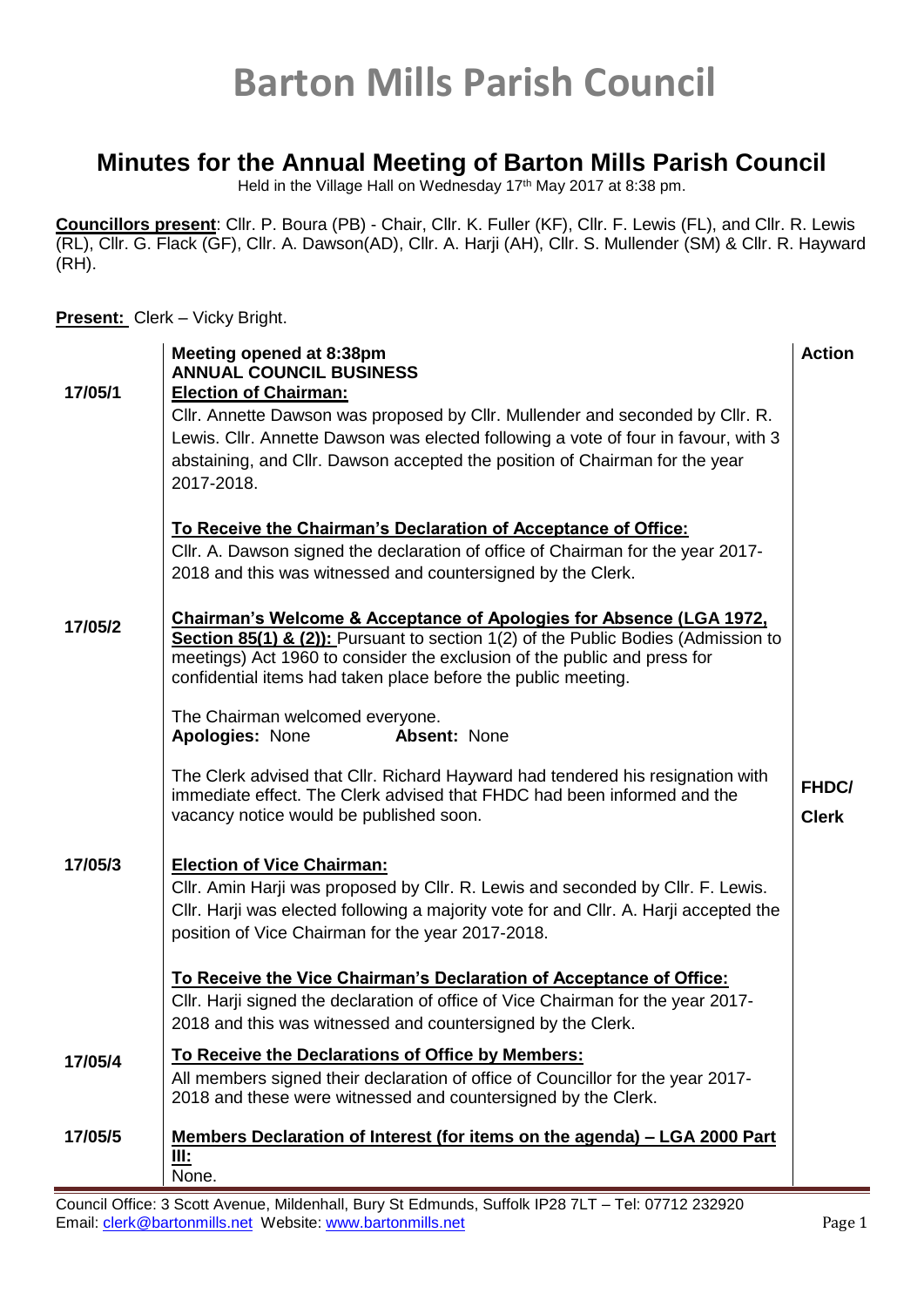|          | 17/05/6<br><b>Appointment of Councillor Responsibilities &amp; Representatives on Outside</b>                                                              |              |  |  |
|----------|------------------------------------------------------------------------------------------------------------------------------------------------------------|--------------|--|--|
|          | <b>Bodies:</b>                                                                                                                                             |              |  |  |
|          | <b>Resolved 17/05/6.01</b>                                                                                                                                 |              |  |  |
|          | The following was agreed;                                                                                                                                  |              |  |  |
|          | Representative on Barton Mills Allotment Association - Cllr. G. Flack.                                                                                     |              |  |  |
|          | Representative on Village Hall Committee - Cllr. K. Fuller.                                                                                                |              |  |  |
|          | SALC Liaison - Cllr. F. Lewis.                                                                                                                             |              |  |  |
|          | Lark Valley Association Liaison - Cllr. F. Lewis.                                                                                                          |              |  |  |
|          | Councillors on Finance Committee - Cllr. P. Boura, Cllr. A. Harji, Cllr. R. Lewis<br>and Cllr. A. Dawson.                                                  |              |  |  |
|          | Councillor responsible for Planning - Cllr. P. Boura.                                                                                                      |              |  |  |
|          | Councillor responsible for Inspection of Play Equipment - Cllr. P. Boura.                                                                                  |              |  |  |
|          | Councillor responsible for Street Lighting - Cllr. P. Boura.                                                                                               |              |  |  |
|          |                                                                                                                                                            |              |  |  |
| 17/05/7  | <b>Appointment of the Responsible Financial Officer:</b>                                                                                                   |              |  |  |
|          | <b>Resolved 17/05/07.01</b>                                                                                                                                |              |  |  |
|          | It was agreed by full Council that the Clerk would continue in the role as                                                                                 |              |  |  |
|          | Responsible Financial Officer for the year 2017-2018.                                                                                                      |              |  |  |
| 17/05/8  | <b>Adoption of the Annual Governance Statement and Internal Audit Report</b>                                                                               |              |  |  |
|          | for 2016-2017:                                                                                                                                             |              |  |  |
|          | The Clerk presented the Internal Auditors report and highlighted that the Auditor                                                                          |              |  |  |
|          | had mistakenly entered Yes, under the Petty Cash item, when it should have                                                                                 |              |  |  |
|          | been Not Applicable, this may be highlighted by the external auditors, BDO.                                                                                |              |  |  |
|          | It was requested that the Clerk send a letter of thanks to Mr. Preece on behalf of                                                                         | <b>Clerk</b> |  |  |
|          |                                                                                                                                                            |              |  |  |
|          |                                                                                                                                                            |              |  |  |
|          | the Parish Council.                                                                                                                                        |              |  |  |
|          | <b>Resolved 17/05/8.01</b>                                                                                                                                 |              |  |  |
|          | The Annual Return for 2016-2017 was scrutinised and the Annual Governance                                                                                  |              |  |  |
|          | Statement Section 1 was adopted as a true statement by all Councillor's present                                                                            |              |  |  |
|          | and signed as such by the Chairman (AD) and the RFO.                                                                                                       |              |  |  |
| 17/05/9  |                                                                                                                                                            |              |  |  |
|          | To Approve the Final Accounts for the Financial Year ended 31 <sup>st</sup> March                                                                          |              |  |  |
|          | 2017:                                                                                                                                                      |              |  |  |
|          | <b>Resolved 17/05/9.01</b>                                                                                                                                 |              |  |  |
|          | The final accounts and Bank Reconciliations for the financial year ended 31 <sup>st</sup>                                                                  |              |  |  |
|          | March 2017 were scrutinised and approved by all Councillor's. The accounts                                                                                 |              |  |  |
|          | were signed as a true statement by the Chairman (AD) and the RFO.                                                                                          |              |  |  |
|          |                                                                                                                                                            |              |  |  |
|          | <b>Resolved 17/05/9.02</b>                                                                                                                                 |              |  |  |
|          | Section 2 Accounting Statements 2016/17 of the Annual Return were approved<br>and accepted by all Councillor's and signed as such by the Chairman (AD) and |              |  |  |
|          | the RFO.                                                                                                                                                   |              |  |  |
|          |                                                                                                                                                            |              |  |  |
| 17/05/10 | To Review & Adopt the Budget for 2017/2018:                                                                                                                |              |  |  |
|          | <b>Resolved 17/05/10.01</b>                                                                                                                                |              |  |  |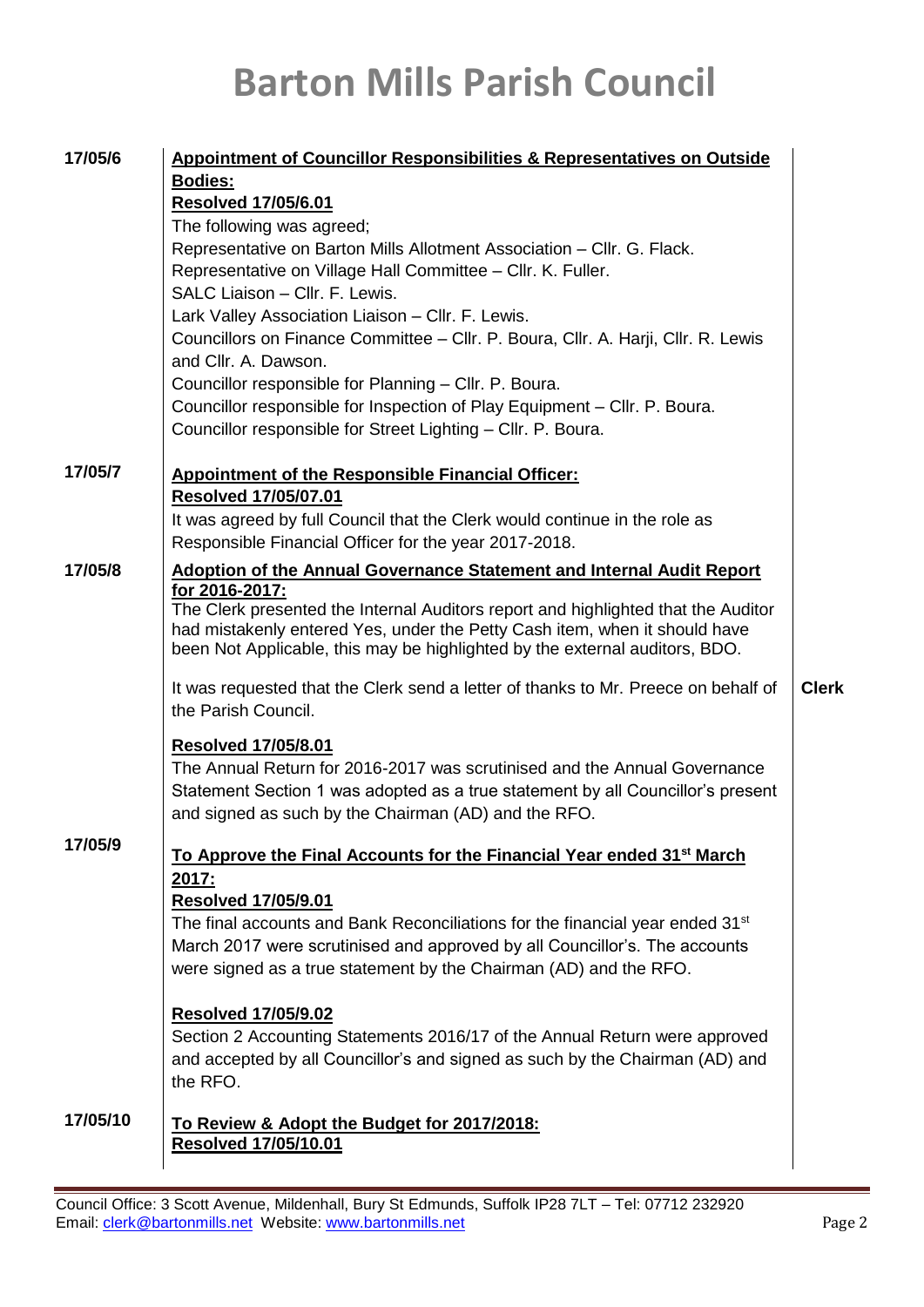| The projected budget for 2017-18 was scrutinised and approved and signed by<br>the Chairman (AD).                                                                                                                                                                                                                                                                                                                                                                                                                                                                                                                                                                                                                                                                                                                                                                                                                                                                                                                                                                                                                                                                                                                                                                                                                                    |  |  |  |
|--------------------------------------------------------------------------------------------------------------------------------------------------------------------------------------------------------------------------------------------------------------------------------------------------------------------------------------------------------------------------------------------------------------------------------------------------------------------------------------------------------------------------------------------------------------------------------------------------------------------------------------------------------------------------------------------------------------------------------------------------------------------------------------------------------------------------------------------------------------------------------------------------------------------------------------------------------------------------------------------------------------------------------------------------------------------------------------------------------------------------------------------------------------------------------------------------------------------------------------------------------------------------------------------------------------------------------------|--|--|--|
| Review & Adoption of Financial Risk Assessment 2017/2018:<br><b>Resolved 17/05/11.01</b><br>The Financial Risk Assessment for the financial year 2017-18 was reviewed and<br>adopted by the Full Council and signed by the Chairman (AD).                                                                                                                                                                                                                                                                                                                                                                                                                                                                                                                                                                                                                                                                                                                                                                                                                                                                                                                                                                                                                                                                                            |  |  |  |
| <b>Review Effectiveness of Internal Audit Procedure:</b><br><b>Resolved 17/05/12.01</b><br>The Internal Audit Procedure was fully reviewed and it was agreed to continue<br>with the current Internal Auditor, Ayentee Accounts for the financial year 2017-<br>18.                                                                                                                                                                                                                                                                                                                                                                                                                                                                                                                                                                                                                                                                                                                                                                                                                                                                                                                                                                                                                                                                  |  |  |  |
| <b>ORDINARY COUNCIL BUSINESS</b><br>Minutes of the meeting held on 4th April 2017- LGA 1972, Schedule 12, para<br>$41(2)$ :<br>Cllr. Boura raised concerns over the accuracy of Item $17/04/11$ (v); "Cllr. Hayward<br>put forward the suggestion that the street lighting on Worlington Road was very<br>spaced apart, the lighting past the bridge and further up was between 33-35m apart<br>and resulted in very dark areas. He proposed that as the road is seeing increasing<br>traffic and pedestrian footfall that two new lights were needed at Bridge Farm Close<br>and on the corner of the bridge". The Clerk confirmed that Cllr. Hayward had<br>informed the Clerk that he had made mistakes when reporting the street light issue<br>and has since sent the Clerk a map explaining the correct details of locations and<br>distances of the street lighting issues in Worlington Road. The Clerk advised that she<br>is not able to amend the minutes to the correct information, as the minutes need to<br>be a true reflection of what was discussed at the meeting, and therefore need to<br>minute what was actually said by Cllr. Hayward at the time.<br><b>Resolved 17/05/14.01</b><br>The minutes of the meeting held on $4th$ April 2017 were adopted as true<br>statements and signed by the Chairman (AD). |  |  |  |
| <b>Planning Applications:</b><br><b>General &amp; For Consideration:</b><br>None.<br><b>Awaiting Forest Heath decisions and pending appeals:</b><br>a) DC/16/1877/FUL - 1 dwelling - Land Adjacent to The Old Maltings, The<br>Street Barton Mills – Amendments to the design have been requested.<br>However, the results of the highway survey the agent is undertaking will<br>confirm if highway concerns can be solved. This will steer whether they<br>progress the application or withdraw it, for which a deadline of the 30th May<br>2017 has been agreed.<br>b) DC/16/0683/FUL Retention of hand car wash operation - Car Wash<br>Fiveways Services Fiveways Barton Mills - Planning is negotiating an<br>acceptable landscaping scheme for the site. A provisional TPO has now<br>been served and are looking to agree further enhancement/mitigation.<br>DC/16/2847/OUT - Outline Planning Application (Means of Access to be<br>C)<br>considered) - Redevelopment of site to provide 55 dwellings, (including 16                                                                                                                                                                                                                                                                                                        |  |  |  |
|                                                                                                                                                                                                                                                                                                                                                                                                                                                                                                                                                                                                                                                                                                                                                                                                                                                                                                                                                                                                                                                                                                                                                                                                                                                                                                                                      |  |  |  |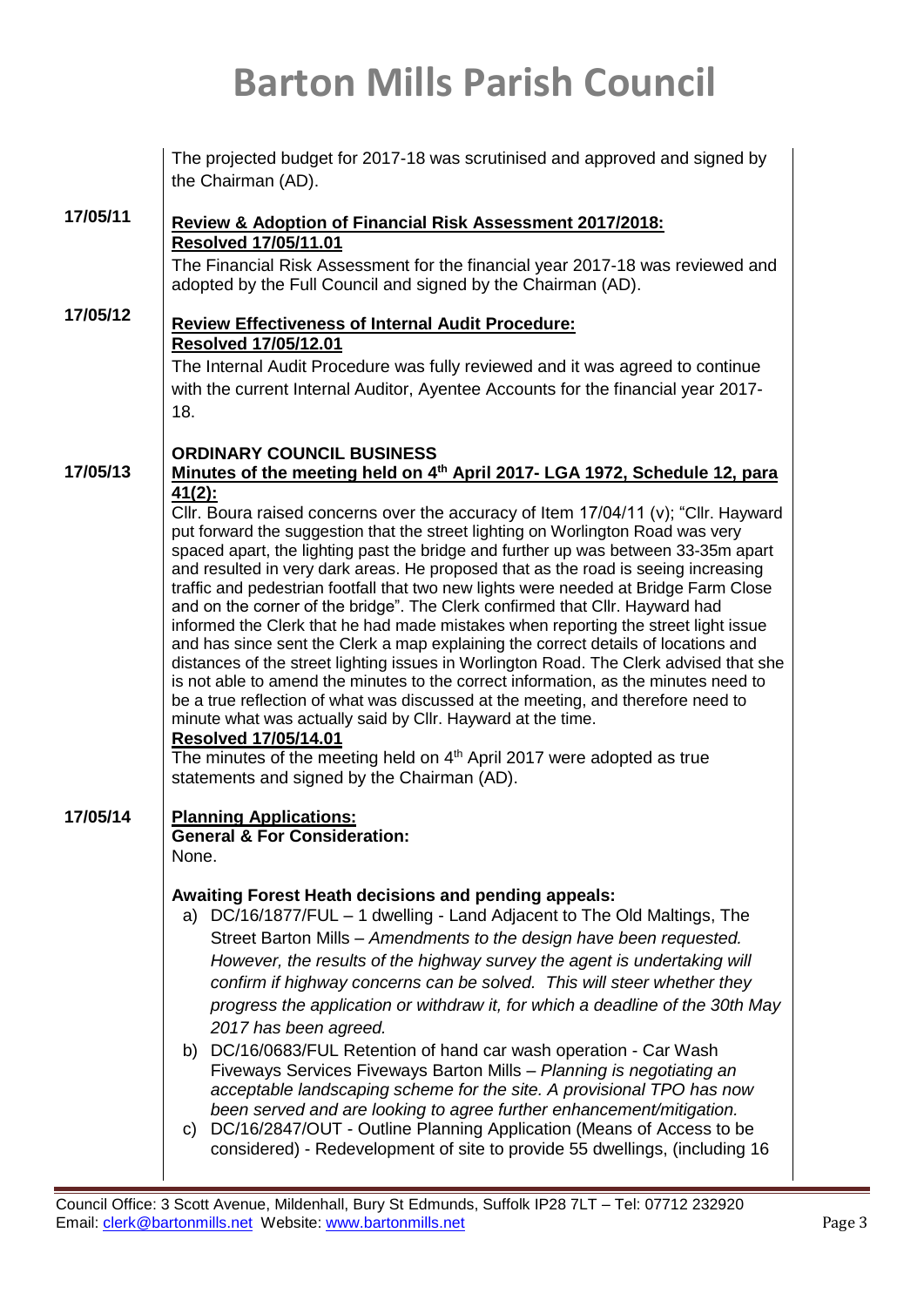|                | affordable units) and access arrangements - Land to South of Worlington<br>Rod, Barton Mills - Refused 21 <sup>st</sup> April 2017.                                                                                                                                                                                                                                                                                                                                                                                                                                                                                                                 |                              |
|----------------|-----------------------------------------------------------------------------------------------------------------------------------------------------------------------------------------------------------------------------------------------------------------------------------------------------------------------------------------------------------------------------------------------------------------------------------------------------------------------------------------------------------------------------------------------------------------------------------------------------------------------------------------------------|------------------------------|
| 17/05/15<br>i) | <b>Parish Matters:</b><br>SID Update / Rota for SID Rotation<br>The SID has had some issues with the battery running out very quickly, it is<br>thought this may be because it was a brand new battery. Cllr. Flack & Cllr. Harji<br>confirmed that the batteries have now been fully charged and it was agreed to<br>monitor the performance over the next month. The Clerk is to clarify the<br>expected battery life with Swarco. It was agreed to hold off sending the final<br>payment and the Completion Certificate until the Parish Council is happy that the<br>battery issue has been resolved.                                           | <b>GF/AH</b><br><b>Clerk</b> |
|                | With regards to the rota for rotation of the SID Unit fortnightly, several options<br>were discussed; setting a group, agreeing monthly or employing a contractor to<br>move it. It was suggested that the Clerk get quotes from contractors for the next<br>meeting to be considered.                                                                                                                                                                                                                                                                                                                                                              | <b>Clerk</b>                 |
| ii)            | <b>Street Light Grange Lane, to Confirm Location and Quotation</b><br>CIIr. Boura and CIIr. Flack had a site meeting on Grange Lane and have<br>suggested a better location for the proposed street light, it was suggested the<br>light should be sited to light the end of the footpath rather than half way between<br>the two existing lights. Cllr. Boura confirmed that Pearce & Kemp had quoted<br>£500 extra for this (estimate of additional UKPN costs). Cllr. Boura proposed<br>accepting the quote and this was seconded by CIIr. Dawson.                                                                                               |                              |
|                | <b>Resolved 17/05/15.01</b><br>It was agreed to accept the quote for an extra £500 from Pearce & Kemp, for the<br>new proposed location of the street light in Grange Lane.                                                                                                                                                                                                                                                                                                                                                                                                                                                                         |                              |
| iii)           | Adoption of BT Phone Box / Defibrillator Update<br>The Clerk advised that BT had refused adoption, based on the fact they believed<br>the phone box was on Private Land owned by the Bell Pub. Cllr. Lewis and Cllr.<br>Mullender looked into this issue and Cllr. Lewis (RL) obtained a copy of The Bell<br>Title Deeds to be 100% sure of who owns the Bell. These Deeds showed that it<br>is owned by a Company controlled by Bill Flynn (Safepac) and the title deeds<br>actually show that the Telephone box is not on The Bells land and is therefore on<br>highway land. The Clerk has reported this back to BT and is awaiting their reply. | <b>BT/Clerk</b>              |
| iv)            | <b>Assets Maintenance &amp; Inspection</b><br>Cllr. Boura reported that the second notice board at The Bell pub needed a new<br>lining and proposed the galvanised lining recently used on the other notice<br>board, at a cost of £30 be used.<br><b>Resolved 17/05/15.02</b><br>It was agreed for CIIr. Boura to go ahead with the repairs to the notice board at a<br>cost of £30.                                                                                                                                                                                                                                                               | <b>PB</b>                    |
|                | CIIr. Boura advised that the hedge in the playing field and the ivy on the trees<br>beside the car park need dealing with. The Clerk is to instruct INL to carry out the<br>works.                                                                                                                                                                                                                                                                                                                                                                                                                                                                  | <b>Clerk</b>                 |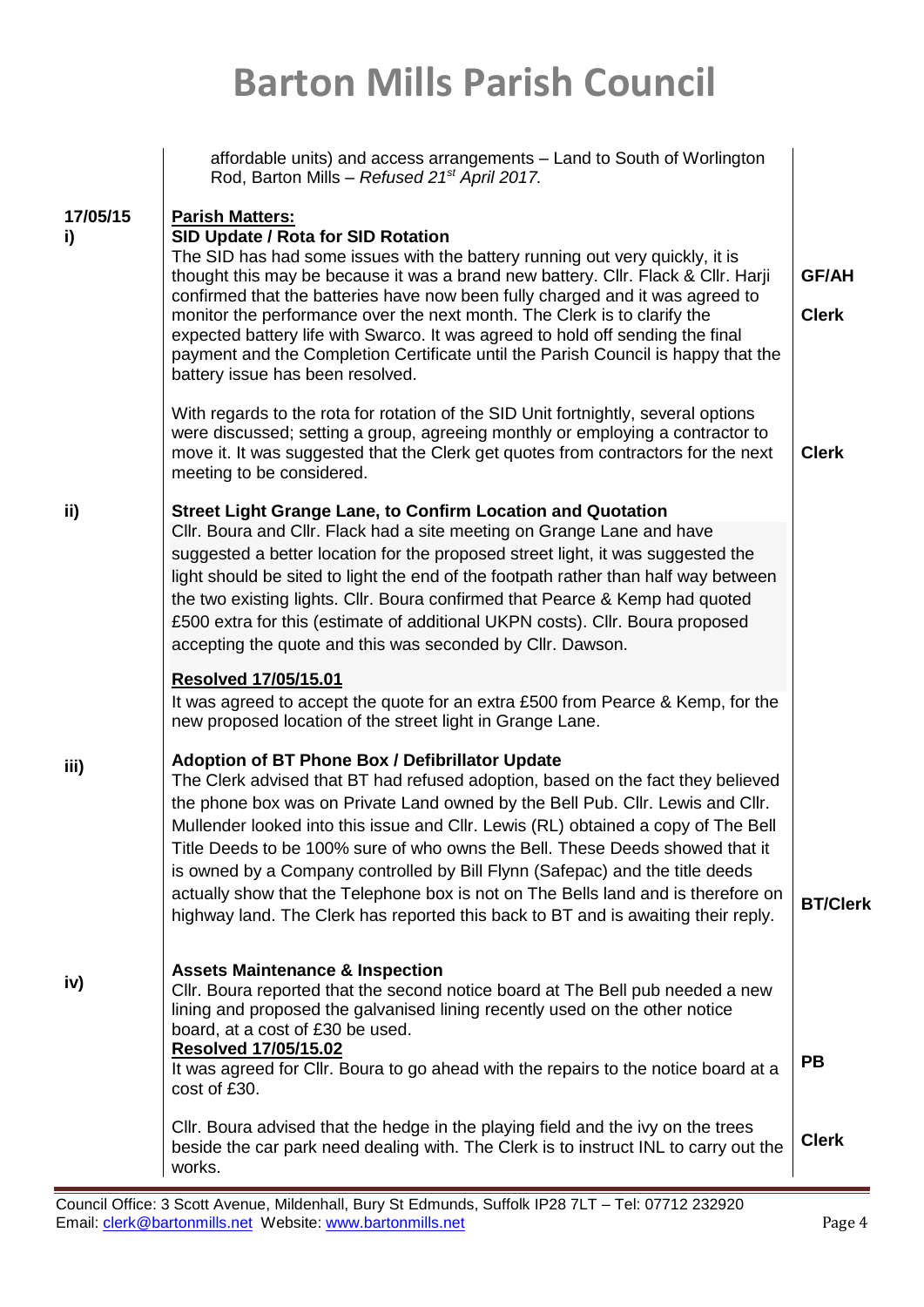|                | CIIr. Boura advised that the street furniture on the Playing Field needs sanding<br>and re-staining. She advised that Peter Cumber was hired to do the labour and<br>she had provided materials at a cost of £150, the last time they were done. Cllr.<br>Boura advised she is happy to provide the materials again. The Clerk is to get 3<br>quotes for the labour for the next meeting. Cllr. Boura will prepare a specification<br>for the works.                                                                                           | PB.<br><b>Clerk</b> |
|----------------|------------------------------------------------------------------------------------------------------------------------------------------------------------------------------------------------------------------------------------------------------------------------------------------------------------------------------------------------------------------------------------------------------------------------------------------------------------------------------------------------------------------------------------------------|---------------------|
| 17/05/16       | <b>Correspondence:</b><br>The Clerk advised she had been contacted regarding a traffic monitoring rubber<br>strip across the Street behind the Bull, and what it was for. The Clerk confirmed<br>that on enquiry Highways had replied with information that it is a private<br>company (Capital Traffic Management LTD) on behalf of a private client and they<br>presume it will have something to do with potential development. They are<br>allowed to do this, but they must gain permission from Highways first, which has<br>been given. |                     |
| 17/05/17<br>i) | <b>Finance &amp; Policies:</b><br><b>Parish Council Bank Reconciliation from List of Payments/Receipts April</b><br>2017                                                                                                                                                                                                                                                                                                                                                                                                                       |                     |

The Payments and receipts for April 2017 were scrutinised and approved. The Lloyds Treasurer account balance was confirmed as £24,969.70 as of  $20<sup>th</sup>$  April 2017.

#### **Resolved 17/05/17.01.**

That the Bank balances and reconciliation of payments & receipts be received and adopted and initialled as such by the Chairman (AD).

**ii)**

**i)**

#### **Parish Council Account Cheques for signing and approval Resolved 17/05/17.02**

It was agreed to approve the payments of the following outstanding invoices and the cheques were approved and signed by Cllr. R. Lewis, Cllr. Boura & Cllr. Dawson.

| Ayentee                               | Internal Audit 2016-                                     | 001505 | £40.00    |
|---------------------------------------|----------------------------------------------------------|--------|-----------|
| Accountancy                           | 17                                                       |        |           |
| <b>FHDC</b>                           | <b>Bins 2017-18</b>                                      | 001506 | £145.60   |
| <b>SCC</b>                            | County Farm Rent<br>(Allotments)                         | 001507 | £50.00    |
| <b>SCC</b>                            | <b>Street Lighting</b><br>2016-17                        | 001508 | £3,166.16 |
| <b>INL</b>                            | <b>April/May Grass</b><br>cutting & Tidy<br>Peace Garden | 001509 | £504.00   |
| <b>K&amp;M Lighting</b>               | <b>Street Light Works</b>                                | 001510 | £144.00   |
| <b>BM Village Hall</b>                | Hall Hire & Brown<br>Bin 2017-18                         | 001511 | £104.28   |
| <b>SALC</b>                           | Subscription 2017-<br>18                                 | 001512 | £347.85   |
| <b>National Allotments</b><br>Society | Membership 2017-<br>18                                   | 001513 | £66.00    |